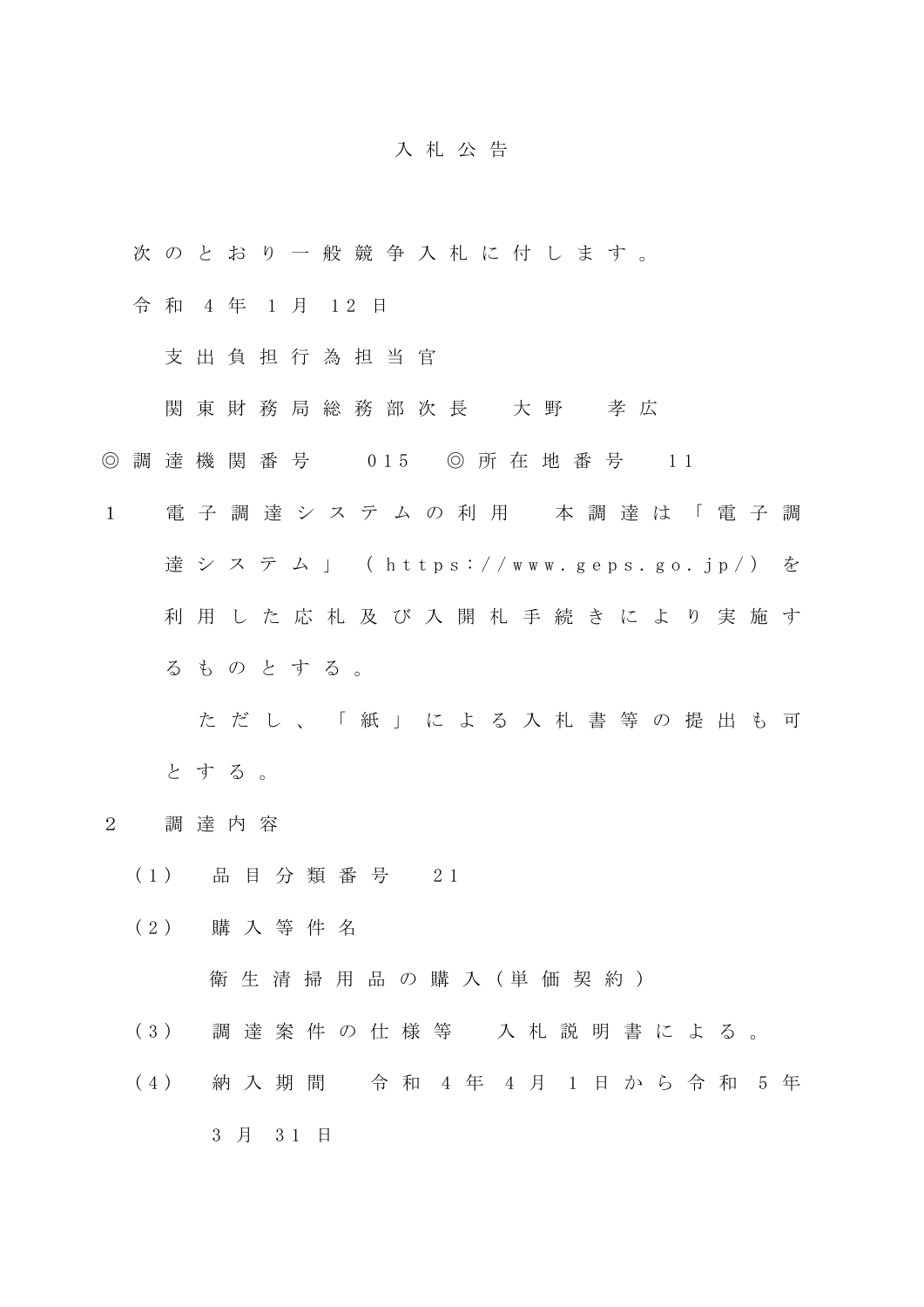( 5 ) 納 入 場 所 入 札 説 明 書 に よ る 。

- ( 6 ) 入 札 方 法 落 札 決 定 に 当 た っ て は 、 入 札 書 に記載された金額に、軽減税率対象品目につ い て は 8 % に 相 当 す る 額 を 、 軽 減 税 率 対 象 外 品 目 に つ い て は 10% に 相 当 す る 額 を 加 算 し た 金 額 ( 当 該 金 額 に 1 円 未 満 の 端 数 が あ る と き は 、 そ の 端 数 金 額 を 切 り 捨 て る も の と す る 。 ) を も っ て 落 札 価 格 と す る の で 、 入 札 者 は 、 消 費 税 及 び 地 方 消 費 税 に 係 る 課 税 事 業 者 で あ る か 免 税 事 業 者 で あ る か を 問 わ ず 、 見 積 もった契約金額のうち、軽減税率対象品目に つ い て は 108 分 の 100 に 相 当 す る 額 と 、 軽 減 税 率 対 象 外 品 目 に つ い て は 110 分 の 100 に 相 当 す る 額 の 合 計 金 額 を 入 札 書 に 記 載 す る こ と 。
- 3 競 争 参 加 資 格
	- ( 1 ) 予 算 決 算 及 び 会 計 令 第 7 0 条 の 規 定 に 該 当 し な い 者 で あ る こ と 。 な お 、 未 成 年 者 、 被 保 佐 人 又 は 被 補 助 人 で あ っ て 、 契 約 締 結 の た め に必要な同意を得ている者は、同条中、特別 な 理 由 が あ る 場 合 に 該 当 す る 。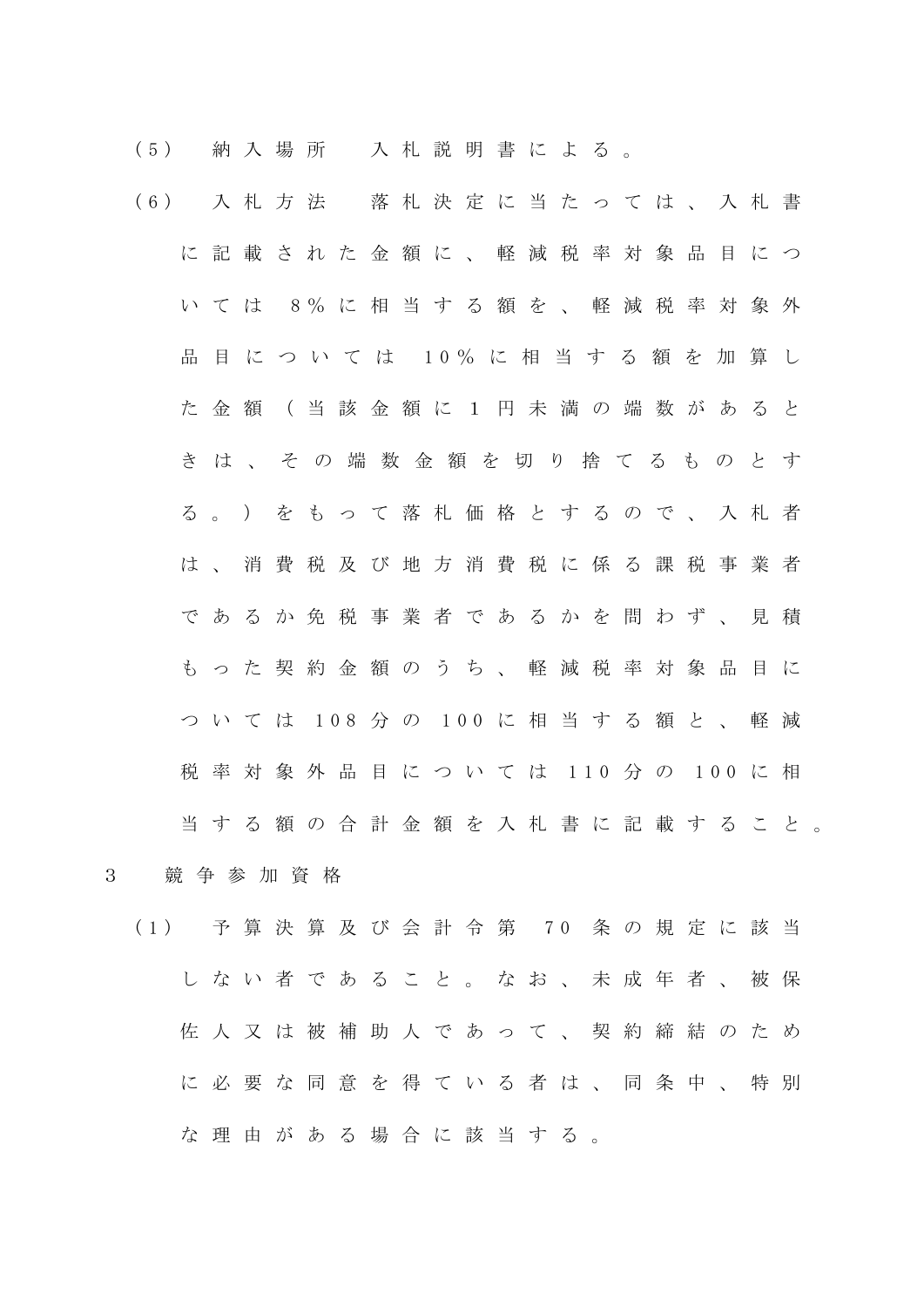( 2 ) 予 算 決 算 及 び 会 計 令 第 7 1 条 の 規 定 に 該 当 し な い 者 で あ る こ と 。

(3) 令 和 元 · 2 · 3 年 度 (平 成 31 · 32 · 33 年 度) 財 務 省 競 争 参 加 資 格 (全 省 庁 統 一 資 格 ) において、「物品の販売」であって、「A」 又 は 「 B 」 の 等 級 に 格 付 け さ れ 、 関 東 ・ 甲 信 越 地 域 の 競 争 参 加 資 格 を 有 す る 者 、 又 は 、 当 該 競 争 参 加 資 格 を 有 し て い な い 者 で 、 入 札 書 の 受 領 期 限 ま で に 競 争 参 加 資 格 審 査 を 受 け 、 競争 参 加 資 格 者 名 簿 に 登 載 さ れ 、 当 該 等 級 に 格 付 け さ れ た 者 で あ る こ と 。 な お 、 競 争 参 加 資格の申請は、「競争参加者の資格に関する 公 示 」 ( 令 和 2 年 3 月 31 日 付 け 官 報 ) に 記 載 さ れ て い る 時 期 及 び 場 所 で 受 け 付 け る 。 ( 4 ) 当 該 地 方 支 分 部 局 の 所 属 担 当 官 と 締 結 し た 契約に関し、契約に違反し、または同担当官 が 実 施 し た 入 札 の 落 札 者 と な り な が ら 、 正 当 な 理 由 な く し て 契 約 を 拒 み 、 な い し は 入 札 等 当 該 地 方 支 分 部 局 の 業 務 に 関 し 不 正 又 は 不 誠

実な行為をし、契約の相手方として不適当で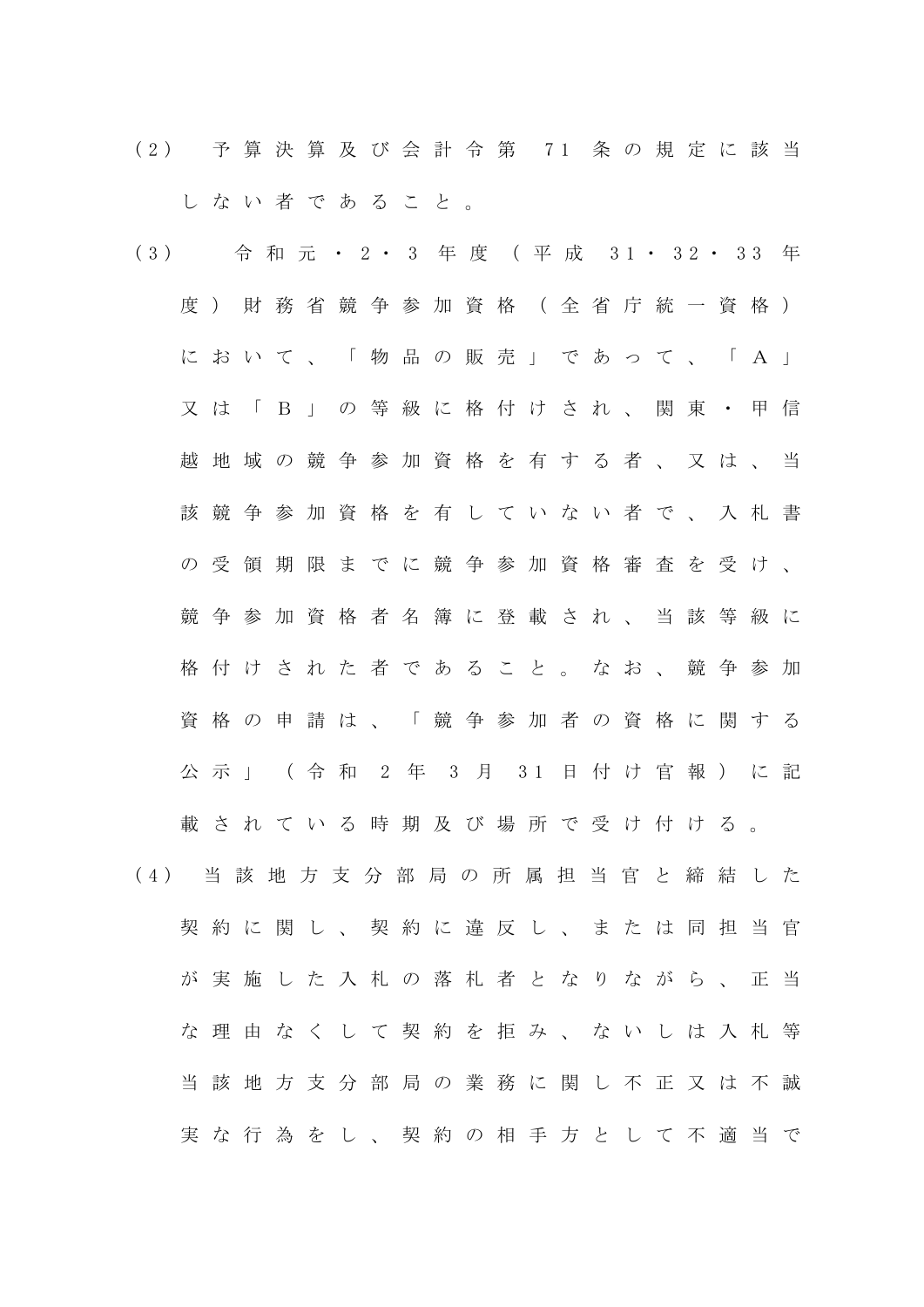あ る と 認 め ら れ る 者 で な い こ と 。

- ( 5 ) 各 省 各 庁 か ら 指 名 停 止 等 を 受 け て い な い 者 ( 支 出 負 担 行 為 担 当 官 が 特 に 認 め る 者 を 含 む。) であること。
- ( 6 ) 経 営 の 状 況 又 は 信 用 度 が 極 度 に 悪 化 し て い ないと認められる等、適正な契約の履行が確 保 さ れ る 者 で あ る こ と 。
- ( 7 ) そ の 他 詳 細 は 入 札 説 明 書 に よ る 。
- 4 入 札 書 の 提 出 場 所 等
	- ( 1 ) 入 札 書 の 提 出 場 所 、 契 約 条 項 を 示 す 場 所 、 入 札 説 明 書 の 交 付 場 所 及 び 問 い 合 わ せ 先
		- 〒 3 3 0 9 7 1 6 埼 玉 県 さ い た ま 市 中 央 区
		- 新都 心 1 番 地 1 さ い た ま 新 都 心 合 同 庁 舎
		- 1 号 館 財 務 省 関 東 財 務 局 総 務 部 会 計 課 池

澤 一 樹 電 話 0 4 8 - 6 0 0 - 1 0 8 6

- (2) 競争入札参加申込書の受領期限 令和 4年 3 月 4 日 17 時 00 分 ま で
- ( 3 ) 入 札 説 明 書 の 交 付 方 法
- ① 上 記 ( 2 ) の 期 限 ま で に 電 子 調 達 シ ス テ ム を 利 用 し て 取 得 す る こ と 。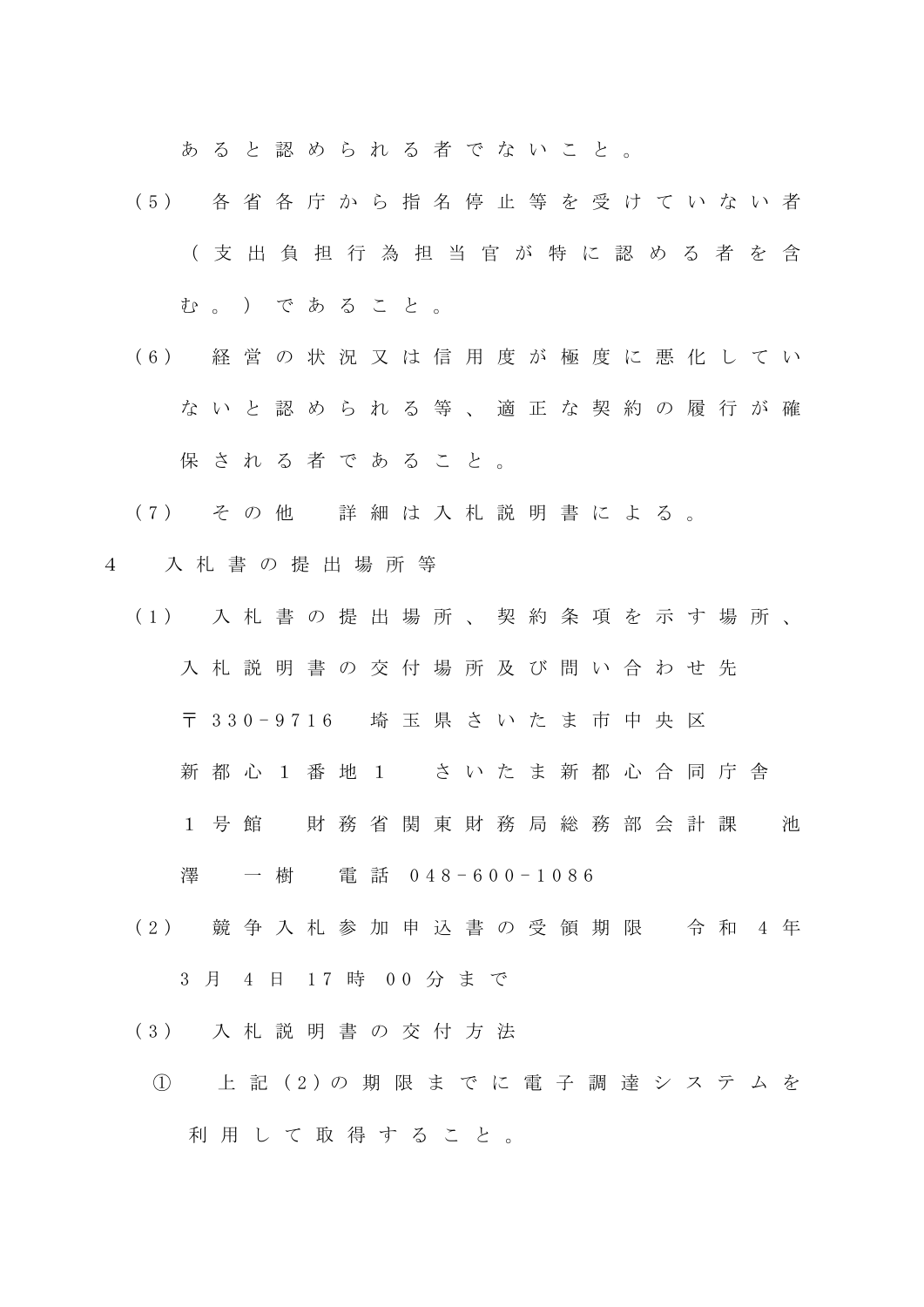② 電 子 メ ー ル に よ る 入 札 説 明 書 の 交 付 を 希 望する場合は、上記(2)の期限までに下記の メ ー ル ア ド レ ス に そ の 旨 連 絡 す る こ と 。

【 メ ー ル ア ド レ ス 】 k a - i k e - i k a @ k t . l f b m o f . g o . j p

- (4) 入札書の受領期限 令和 4年 3月 10日 1 7 時 0 0 分 ま で
- ( 5 ) 開 札 の 日 時 及 び 場 所 令 和 4 年 3 月 1 1 日 1 4 時 3 0 分 財 務 省 関 東 財 務 局 1 6 階 会 議 室 ( C )
- ( 6 ) ( 2 ) 、 ( 4 ) 及 び ( 5 ) に つ い て は 、 電 子 調 達 シ ス テ ム に お い て シ ス テ ム 障 害 が 発 生 し た 場 合 に は 、 別 途 通 知 す る 日 時 に 変 更 す る 場 合 が あ る 。
- 5 そ の 他
	- ( 1 ) 入 札 及 び 契 約 手 続 に お い て 使 用 す る 言 語 及 び 通 貨 日 本 語 及 び 日 本 国 通 貨 に 限 る 。
	- (2) 入札保証金及び契約保証金 免除。 な お 、 契 約 保 証 金 の 免 除 に 当 た っ て は 、 落 札 者 が 契 約 締 結 の 際 に 令 和 4 ・ 5 ・ 6 年 度 の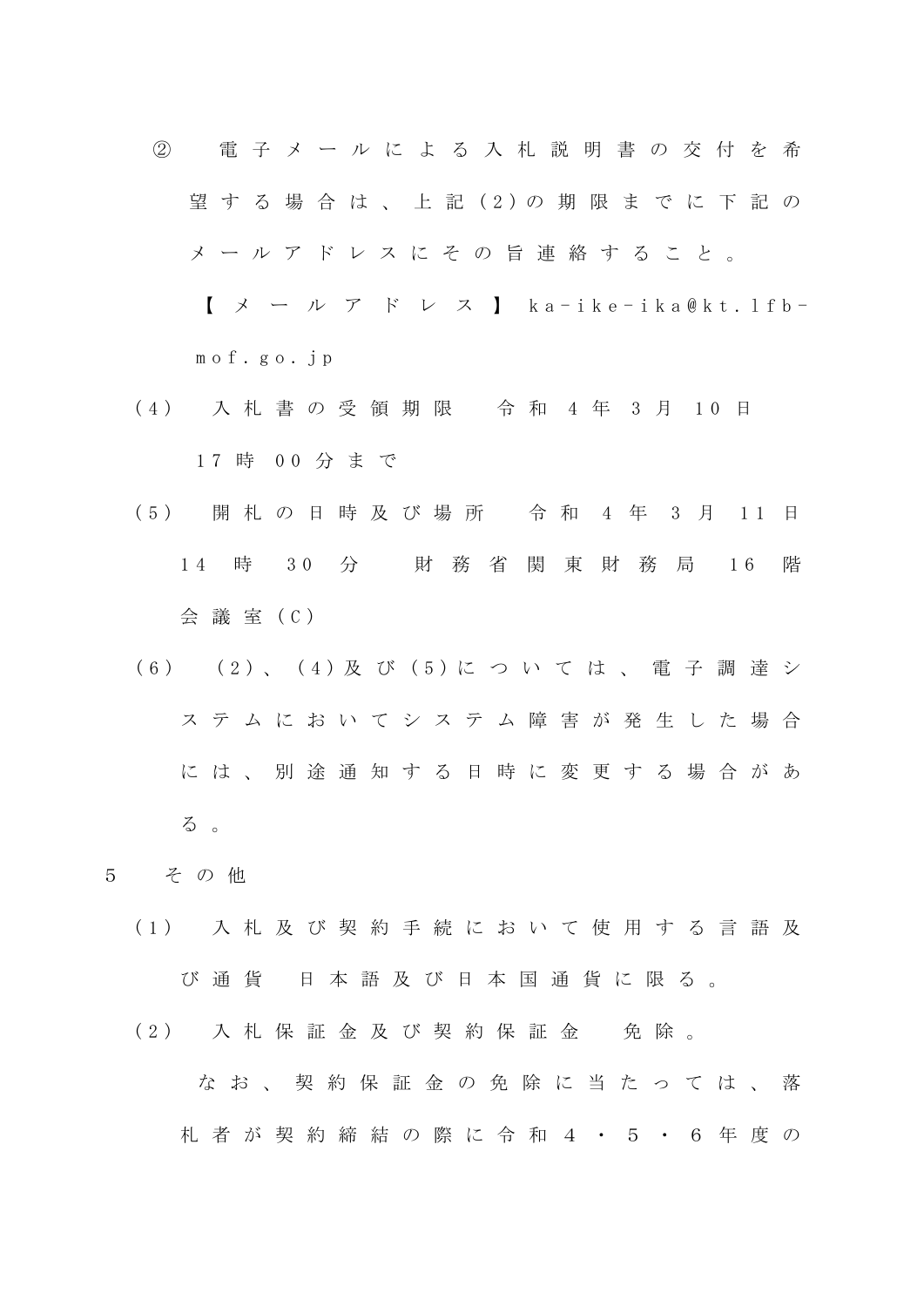財 務 省 競 争 参 加 資 格 ( 全 省 庁 統 一 資 格 ) を 有 し て い る こ と を 条 件 と す る 。

- ( 3 ) 入 札 の 無 効 本 公 告 に 示 し た 競 争 参 加 資 格 の な い 者 の 提 出 し た 入 札 書 及 び 入 札 に 関 す る 条件に違反した入札書は無効とする。
- (4) 契約書作成の要否 要。
- ( 5 ) 落 札 者 の 決 定 方 法 予 算 決 算 及 び 会 計 令 第 7 9 条 の 規 定 に 基 づ い て 作 成 さ れ た 予 定 価 格 の制限の範囲内で最低の価格をもって有効な 入札を行った者を落札者とする。
- (6) 手続における交渉の有無 無。
- ( 7 ) そ の 他 詳 細 は 入 札 説 明 書 に よ る 。
- 6 S u m m a r y
	- (1) Official in charge of disbursement of the procuring entity: ONO Takahiro Vice-Director of General Affairs Department, Kanto Local Finance Bureau. (2) Classification of the products to be p r o c u r e d : 2 1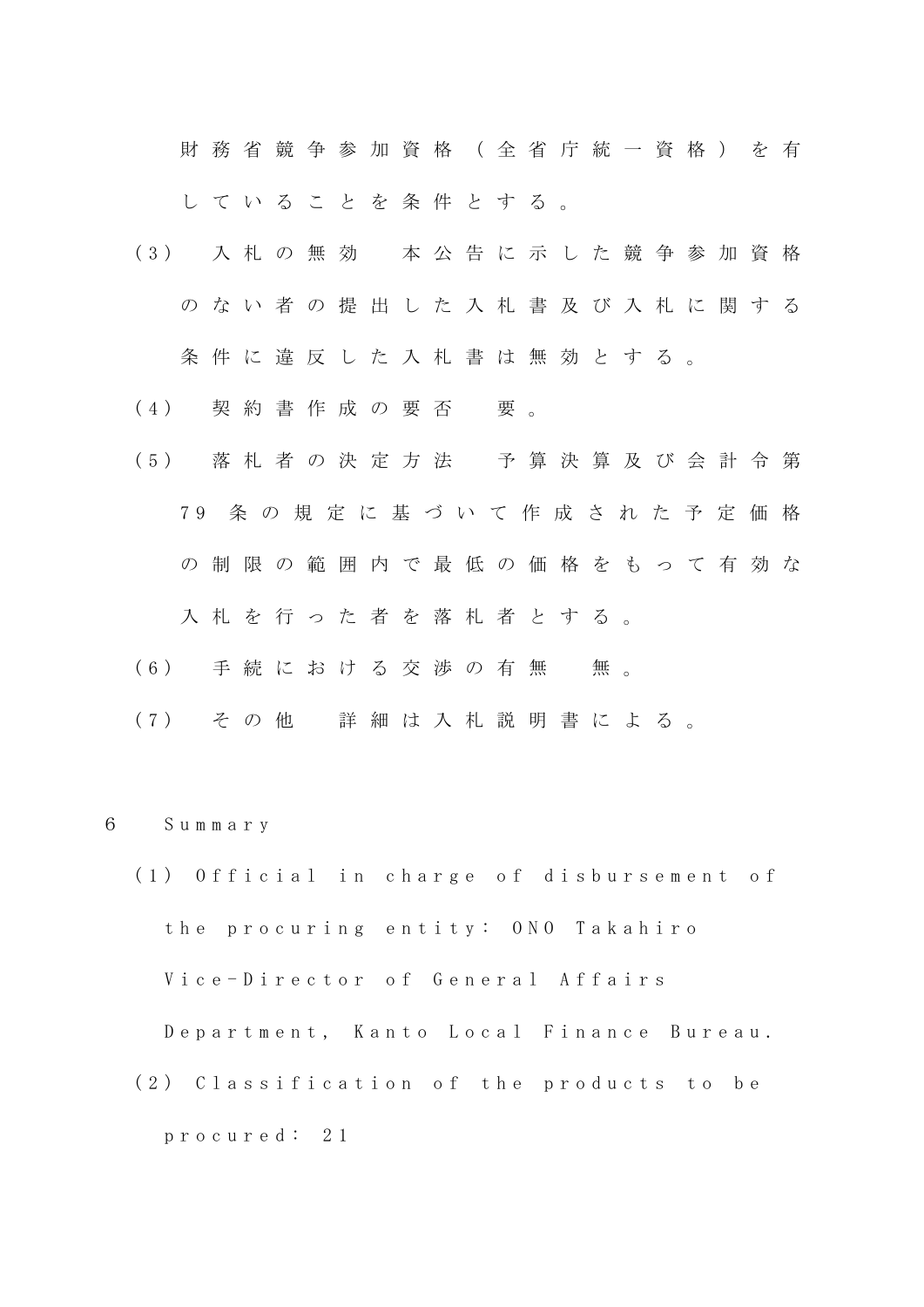- (3) Nature and quantity of the products to be purchased: Hygiene cleaning products.
- (4) Delivery period: From April 1, 2022 t h r o u g h M a r c h 3 1 , 2 0 2 3 .
- (5) Delivery place: Refer to the Tender e x p l a n a t i o n .
- (6) Qualifications for participating in the tendering procedures: Suppliers eligible for participating in the proposed tender are those who shall: ① N o t c o m e u n d e r A r t i c l e 7 0 o f t h e Cabinet Order concerning the Budget, Auditing and Accounting.

Furthermore, minors, Person under

Conservatorship or Person under

Assistance that obtained the consent necessary for concluding a contract may be applicable under cases of special reasons within the said clause.

② N o t c o m e u n d e r A r t i c l e 7 1 o f t h e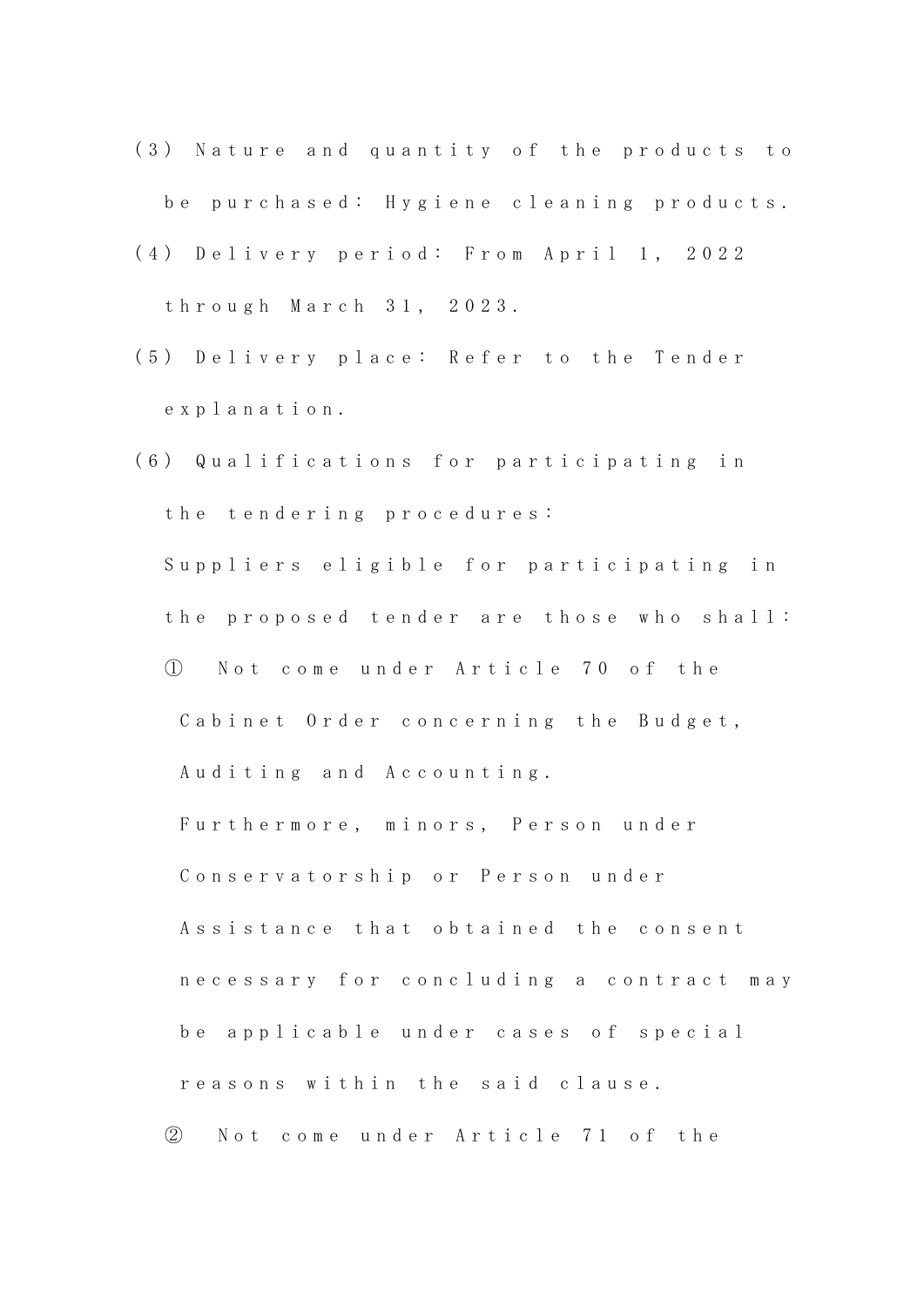Cabinet Order concerning the Budget, Auditing and Accounting.

- ③ H a v e G r a d e " A o r B " i n s e l l i n g , in terms of qualification for participating in tenders by the Organizations in The Kanto • Koushinetsu area related to the Ministry of Finance (Single qualification for every ministry and agency) in the fiscal years 2 0 1 9 , 2 0 2 0 a n d 2 0 2 1 .
- ④ N o t t h o s e w h o a r e j u d g e d t o b e in a p p r o p r i a t e a s the other party to a contract on account of having violated any of the clauses of contract and illegal or unfair act previously made with an official in charge of any of the relevant local bureaus, or branch bureaus, or divisions, or offices. ⑤ H a v e n o t r e c e i v e d s u s p e n s i o n o f designated contractor status, etc.